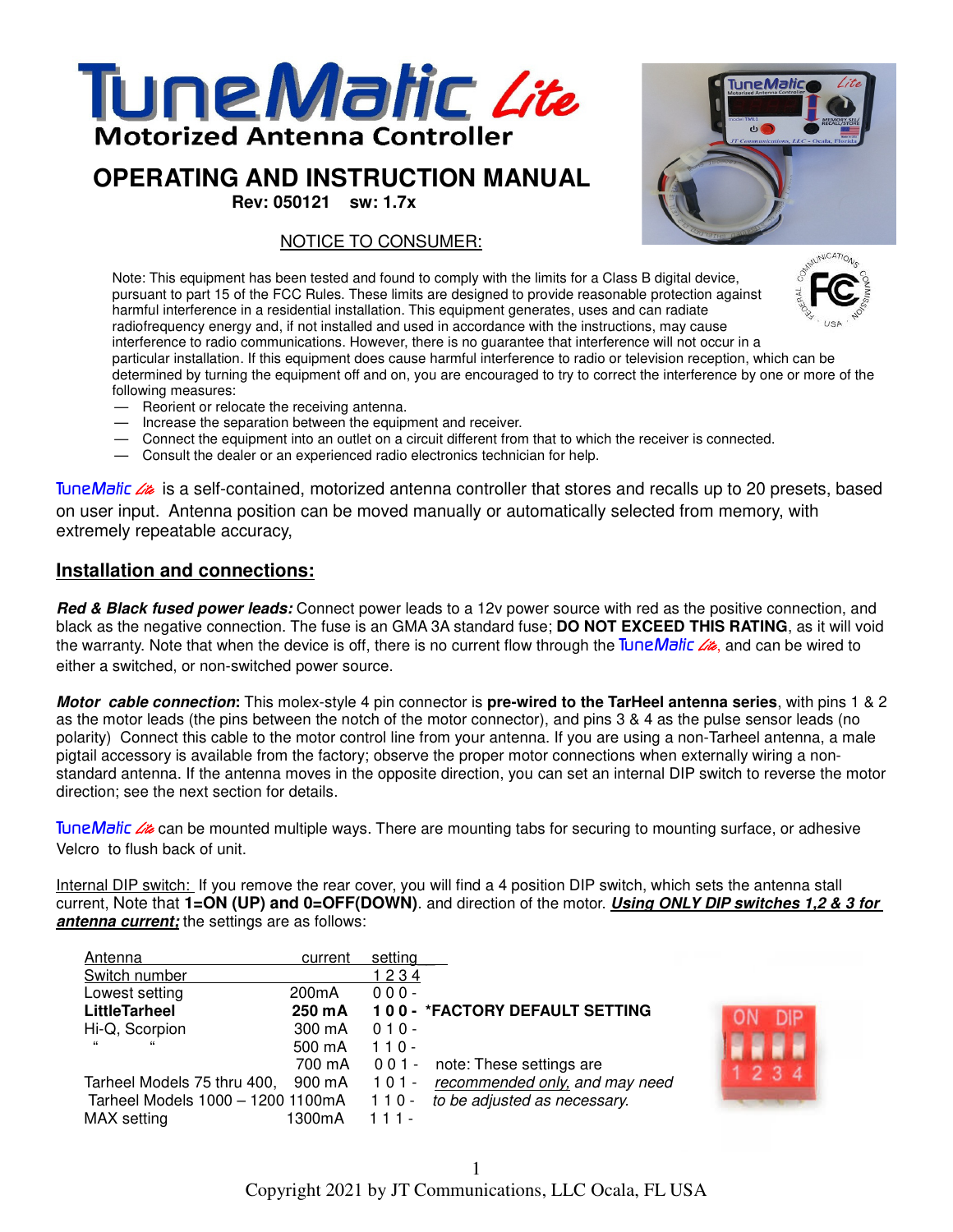## *NOTE: IT IS IMPORTANT TO SET THIS LIMIT PROPERLY, as damage can occur to the antenna motor if set too high, or will prematurely trip if setting is too low.*

NOTE: Upon power up, the current setting will flash on the LED display, before unit is ready to use. This indication will verify that the DIP switches are programmed to the users settings, and is displayed in millamperes (mA).

## *Any time the unit senses a current limit condition, it will display 'cLcL', and immediately stop the antenna. It also disables any other functions until power is cycled to the unit.*

**Motor reversal switch: DIP switch #4** will reverse the direction of the motor, so that when the up or down button is pressed, the antenna will always travel in the proper direction. The default setting is OFF, but if the motor is traveling backwards, set DIP switch #4 to the ON position. *You must re-cycle power for the DIP switch change to take effect.*

Controls :

*Power on/off electronic pushbutton*- turns on and off the unit power. *UP/DOWN direction buttons* - allows motor to be moved up or down. *Memory selector knob* – selects, stores, and tunes memories.

LED display: A 4 digit red LED display indicates pulse count or memory, as well as other status messages, detailed below.

 Flashing numbers on power-up – displays antenna stall current as set by internal DIP switches. Pulse count- displays pulse count, increases as antenna changes in height. Memory display- Displays "M" and memory number, selected by rotary encoder knob. Flashing "PPPP"- indicates antenna has just been parked. Flashing "NONE"- indicates the recalled memory selected is empty. Flashing "FACt" – indicates unit has been factory reset Flashing "MEMO" - indicates that the unit has stored a memory into the selected memory number.

Failsafe messages:

Flashing "CLCL"- indicates antenna has reached current limit.

Flashing "pulS" – indicates no pulses detected during antenna movement.

When power is first applied, flashing numbers will appear on power-up. These numbers correspond to the antenna stall current, as set by internal DIP switches. Once flashing stops (3 times), unit will display the pulse count "00" (it may first display the memory indicated by an "M" on the left most digit, then switch back to pulse count). Note that the default display is pulse count. Any time the memory select knob is turned in either direction, the display changes to memory mode. Once you stop rotating the memory select knob, the LED display will return to the pulse count indication, after a 4 second timeout. This time period allows you sufficient time to remain in the memory select mode.

**Manual operation:** Press the up and down buttons to make sure antenna is traveling in the correct direction. When first pressing either button, the antenna will move in the corresponding direction at a slow rate. If you continue to hold the button down, after 4 seconds, the speed of the motor will move at a fast rate. The dual-speed function allows you to finetune the antenna for the best possible match. When moving the antenna, the display will count up when the UP button is pressed, and down if the DN button is pressed. If the antenna is moving backwards, you will have to set DIP switch #4 in the opposite direction, as instructed in the *dip switch setting* section. The unit will count up to 1998 pulses.

**Memory operation:** Before the TuneMatic *Lite* can store memories, and fresh from factory, the antenna first be 'parked' at the lowest position, otherwise the antenna will never be properly calibrated. When unit is first turned on, or set to factory default, all memories are cleared.

If you attempt to rotate the memory selector, the LED will display this:  $\rightarrow$ *You will not be able to select any memories until the unit is first parked.*



To park the antenna, make sure the LED displays as shown, then depress the memory selector. The antenna will then move to the lowest position, stop, then the display will flash 'PPPP', indicating the antenna has been parked. From this point forward, you will be able to access and store memories. If it the antenna bottoms out, and displays PULs after several seconds, the current limit setting is too high, and needs to be reduced accordingly.

**To store a memory,** move antenna to desired frequency of operation until the best match is obtained. To store into a memory, rotate the memory selector knob to the desired memory (1-20), then press and **hold** the memory selector knob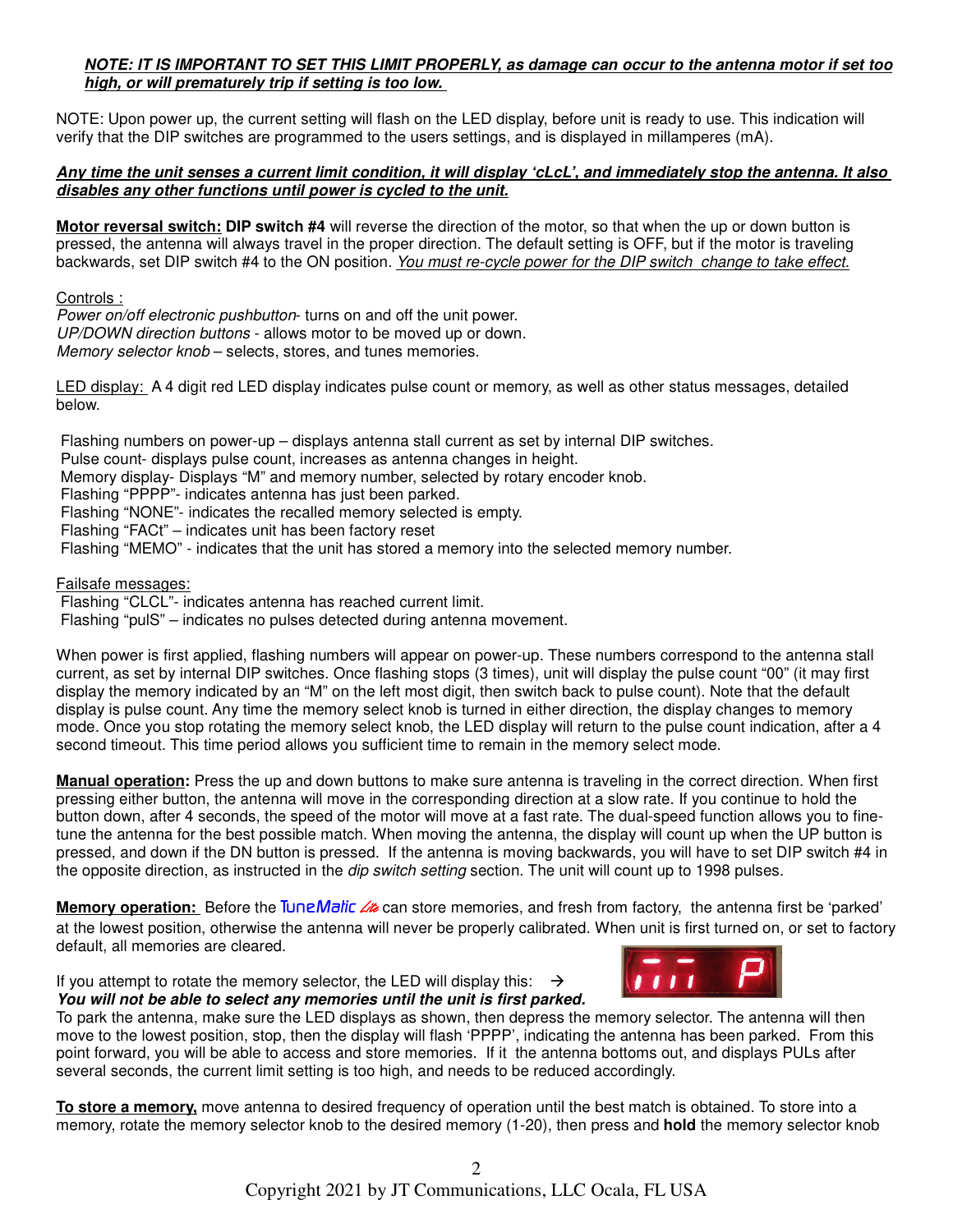until MEMO flashes. This indicates the unit has stored the pulse count into memory. You can store and/or overwrite any memory position an unlimited number of times.

**To recall a memory,** rotate the memory selector knob to the desired memory, and press (*but do NOT hold*) the memory selector knob. Antenna will move to the stored pulse count, then stop when the pulse count is reached. You will see the display begin to count once the memory has been selected. If you select a blank memory, the display will flash 'NONE'.

**To display current memory position when not in memory mode:** press & release the memory selector knob, and the current memory will be displayed. This will also place you directly into the memory mode.

*Memory 'P' is the "park" position, and can be accessed as needed. Parking the antenna also automatically recalibrates the pulse count.* Parking the antenna sets it to the lowest position, and resets the pulse count to 0.

**Emergency stop:** If antenna is moving in memory mode, and you want it to immediately stop, press up and down together. This will immediately stop the antenna movement.

**Fail-safe conditions:** The unit will fall-back to a fail-safe condition if any of the following occurs:

1) pulses are not detected for a length of time during antenna movement ("PulS" message appears),

2) antenna current limit occurs ("CLCL" message) (requires power cycle to recover),

3) power is removed during antenna movement.

4) Current set too high and antenna reaches bottom limit during parking (safety feature which keeps motor from becoming damaged).

Any of the above conditions can cause the pulse count to become un-calibrated. As a fail-safe, unit will disable the storing or recalling of memories until it is re-parked. Once it is re-parked, all memories will be restored. See the *Display messages* section for an explanation of the fail-safe messages.

NOTE: If your antenna loses the ability to sense pulses, *you will still be able to manually move the antenna, but the unit will still show the error and stop the motor.* You can continue to move the antenna manually after the message stops.

**Factory reset:** To clear all memories, and set unit back to factory default, with power OFF, press and hold memory selector knob and UP button at the same time. While holding, turn on power, wait one second, then release the memory selector and UP buttons. After approximately 5 seconds, display will flash "FACt", indicating unit has been set back to factory default settings. Performing factory reset requires user to go through PARK routine to store memories.

### Troubleshooting:

| <b>Symptom</b>                                 | Resolution                                      |
|------------------------------------------------|-------------------------------------------------|
| No power                                       | check power source, connections, and fuse       |
| No antenna movement                            | check motor connections                         |
| Current limit (CLCL) when antenna moves        | check DIP switch settings and wiring for shorts |
| Antenna movement backwards                     | incorrect setting of DIP switch #4 inside unit  |
| PULs message a few seconds after parking       | DIP switches set too high for antenna           |
| PULs message when moving and unit stops        | NO pulses detected, perform pulse test.         |
| Antenna not returning to exact memory position | Possible pulse sensor issue.                    |

#### *ONE-YEAR LIMITED WARRANTY ON PARTS AND LABOR-*

*Covers Product purchased as new only. JT COMMUNICATIONS LLC provides a warranty to the original purchaser of new Products against defects in materials and workmanship for a period of One (1) year of normal consumer (non-commercial) usage. This warranty is not transferable. If a Product covered by this warranty is determined to be defective within the warranty period, JT COMMUNICATIONS LLC will, unless otherwise required by applicable law, either repair or exchange the Product at its sole option and discretion.*

#### *How to Obtain Warranty Service*

*To obtain warranty service, contact JT COMMUNICATIONS LLC Technical Support via email: TuneMatic\_suport@jtcomms.com or via phone at 352-236-0744 from 8:00AM to 6:00PM Monday through Friday (holidays excluded), Eastern Time.*

*PRE-AUTHORIZATION MUST BE OBTAINED BEFORE SENDING PRODUCT TO A JT COMMUNICATIONS LLC SERVICE CENTER. Proof of purchase in the form of a purchase receipt or copy thereof is required to show that a Product is within the warranty period.*